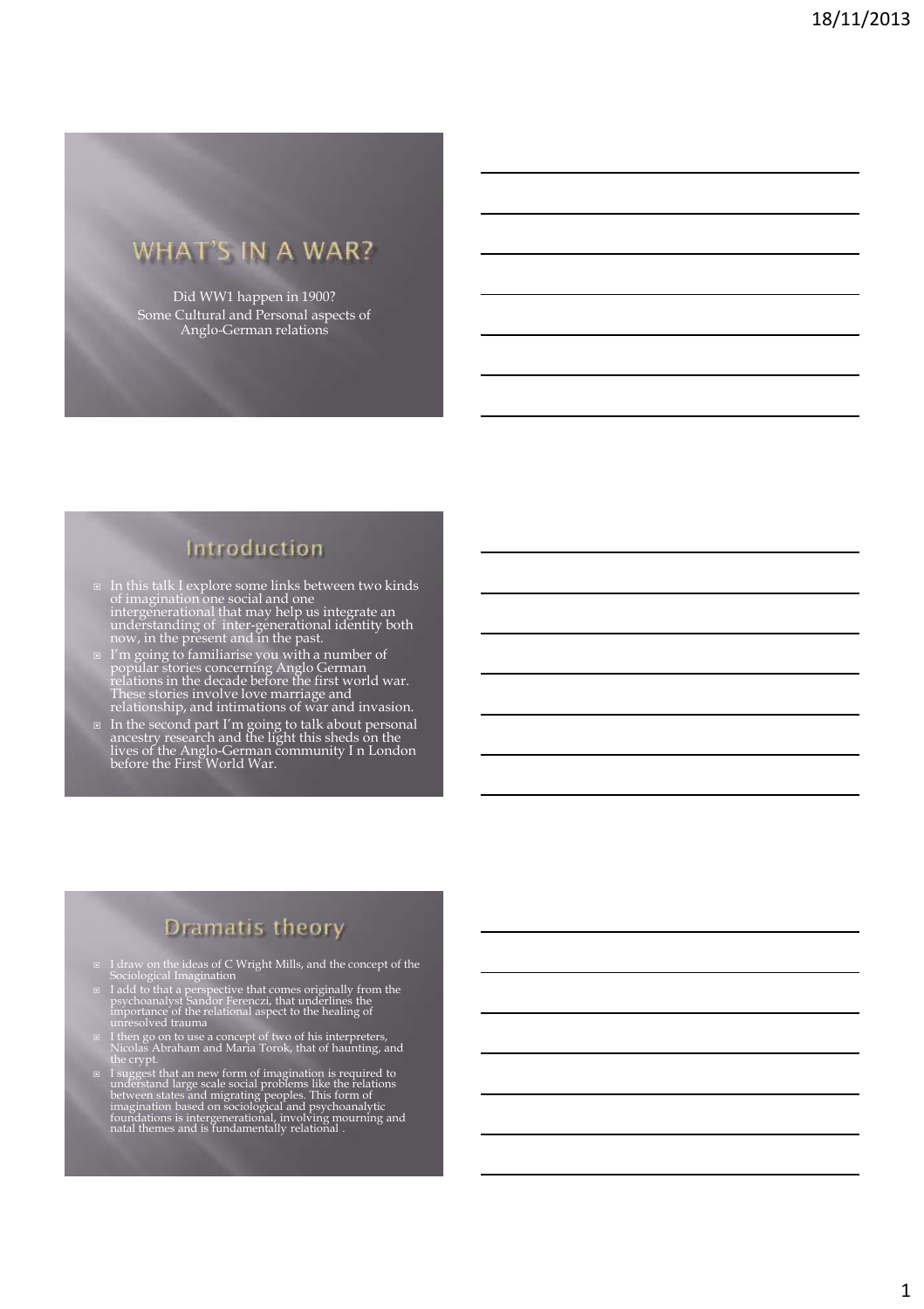## **Dramatis Story**

- We will look at the invasion stories, stories about alien invasions and new world orders
- We will look at stories about love and conflict across the Anglo-German divide
- This can be done through the writing of George Chesney, Karl Bliebetrue, Erskine Childers, H.H. Monroe, William Le Queux, Ferdinand Grautoff, H.G. Wells, Kurd Lasswitz, D.H. Lawrence, Elizabeth Von Arnim, E.M. Forster and PG Wodehouse.
- □ Not all will be discussed this time though

### Dramatis Story: some Anglo-German coupling and other key characters





### **Brother and Sister two Anglo-**Germans circa 1905



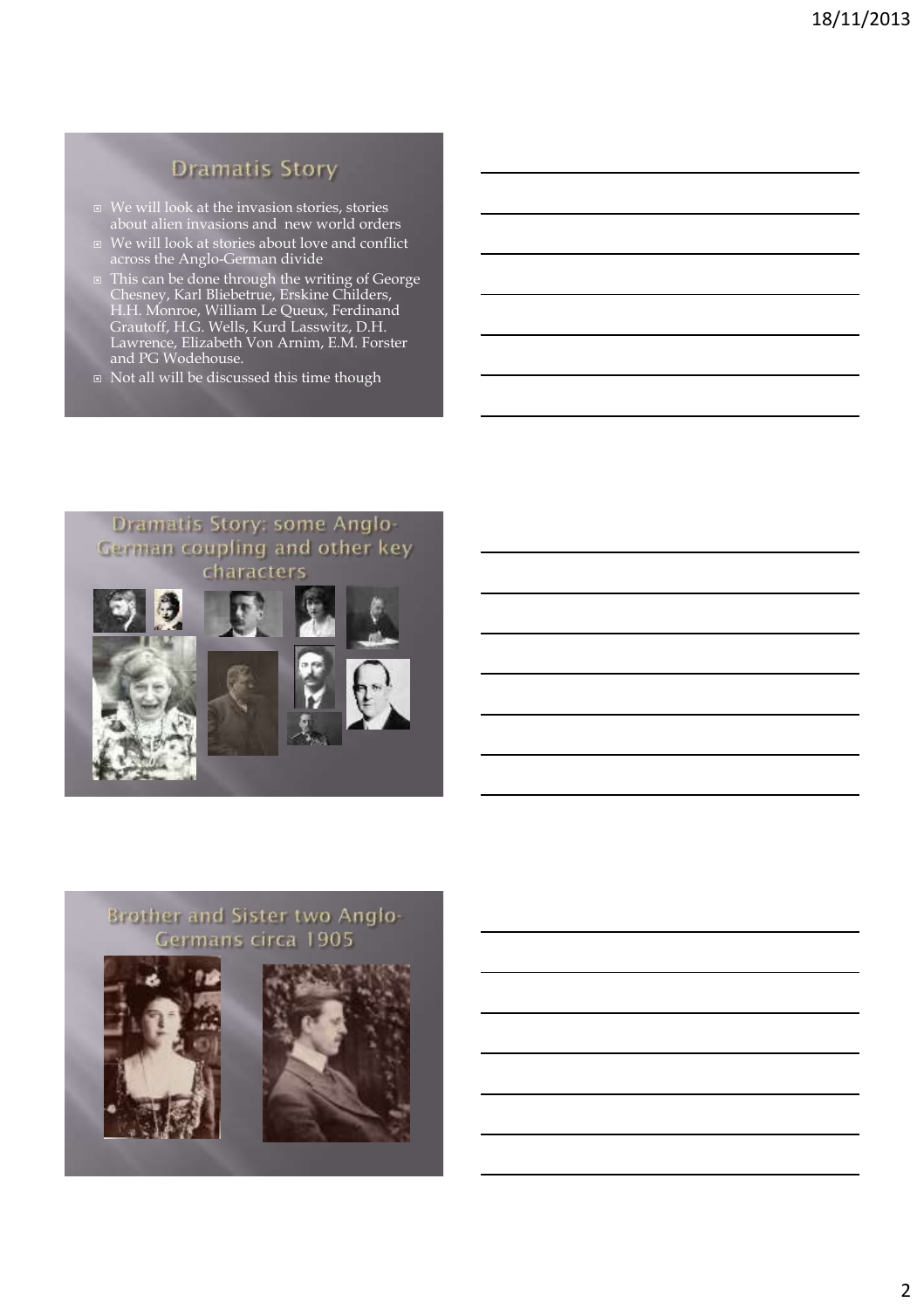### Back to the future in 1871 **Battle of Dorking**

Surbiton drawing rooms



et called <mark>"The l</mark><br>was translated Dorking". It ran to 80,000 copies in several print runs, and was translated into many languages. It is the template for all subsequent invasion stories and by far the most well known at the time. Translated for distribution to German troops in 1940 grimly retitiled "What England Expects".

## Chesney's 1871 Pamphlet



#### **Invasion Fantasies British**

- $\Box$  The Battle of Dorking marks the birth of a unified Germany, and fears about Prussian military prowess after the French defeat in the Franco-Prussian war of the same year. Over 60 stories are published between this an
- "The War of the Worlds" HG Wells 1898
- "When William Came" HC Munroe 1913
- "The Invasion of 1910"W Le Queux 1906 trans German 1907 with last chapter removed.
- "The World Set Free" HG Wells 1914
- "The War in the Air" HG Wells 1908
- "How Clarence Saved England" PG Wodehouse 1909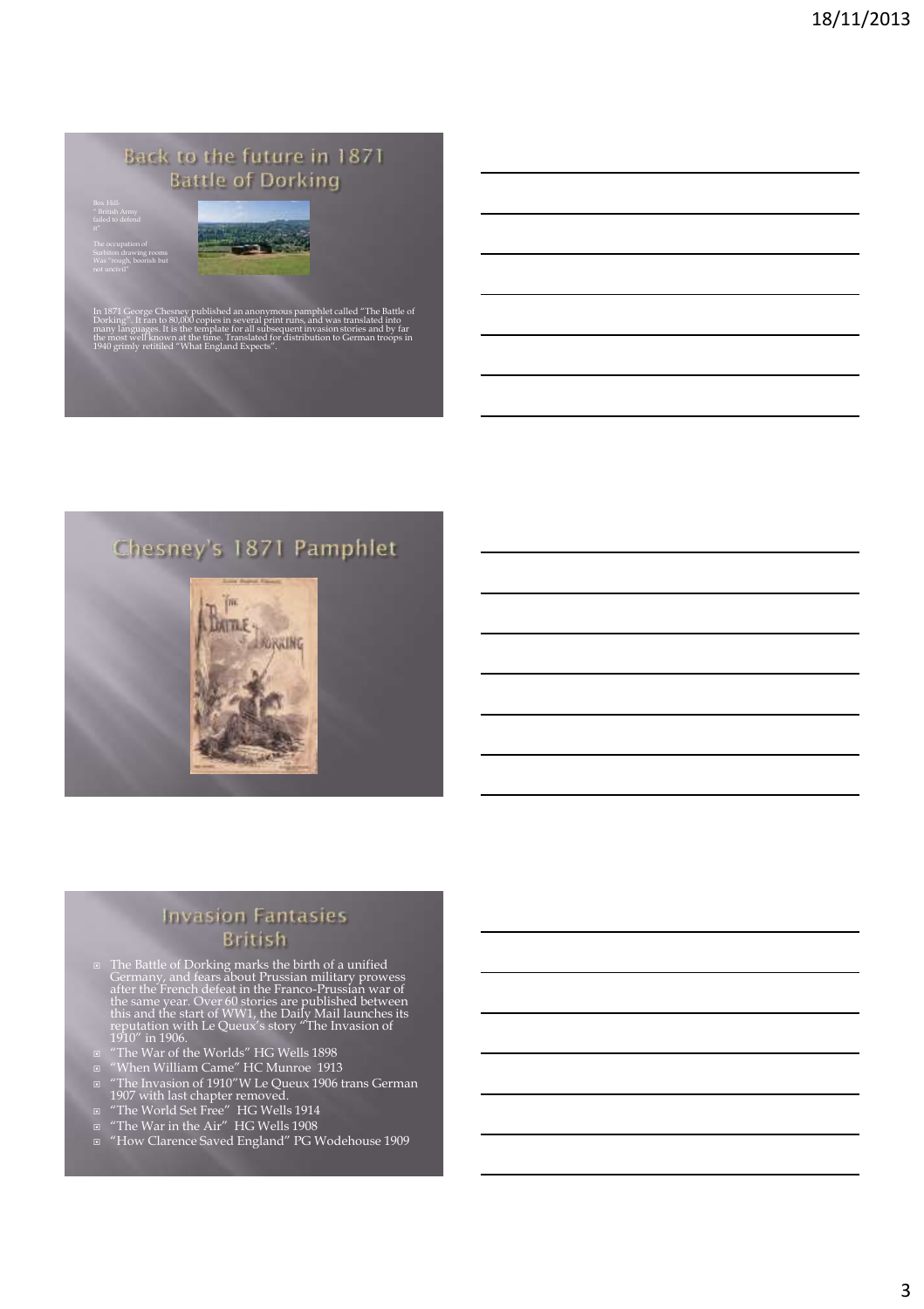#### **Invasion Fantasies** German

- "Bur und Lord" Karl Bleibtreu (1900) (Boer and English)
- "Die Invasion von 1910: Einfallen der Deutschen in England" Trans Traugott Tamm
- "Der Zusammenbruch der alten Welt"(Armegeddon) Ferdinand Grautoff (1906)trans English 1907
- "Auf Zwei Planetum" Kurt Lasswitz (Two Planets)(1897)trans English 1971

### Anglo German romance and relationship

- Elizabeth von Arnim *Fraulein Schmidt and Mr Anstruther* (1907)
- DH Lawrence and Frieda Weekly (nee Richthofen) *"Mr Noon"* 1912/25.
- EM Forster *Howard's End* 1910
- Katrin Fitzherbert *True to Both My Selves 1997 Virago*

### Romance v War

- 
- *Says in the World Set Free in 1913 that knowledge and power, not love, are the essential vocation of humanity*
- George Bernard Shaw *says of Wells "from your Martians to your Samurai what you have been preaching all your life but the Superman?"*letter1910.
- EM Forster *women, sisters, effect reconciliation and understanding between warring men of differing nations and classes.*
- DH Lawrence *the sexes clash like the nations, war is a terrible labour to bring to birth a new Man, through the destruction of "mass man".*
- Elizabeth Von Arnim *gardens and attending to them greatly aid the emotional resilience needed to withstand wrathful husbands and men in general.*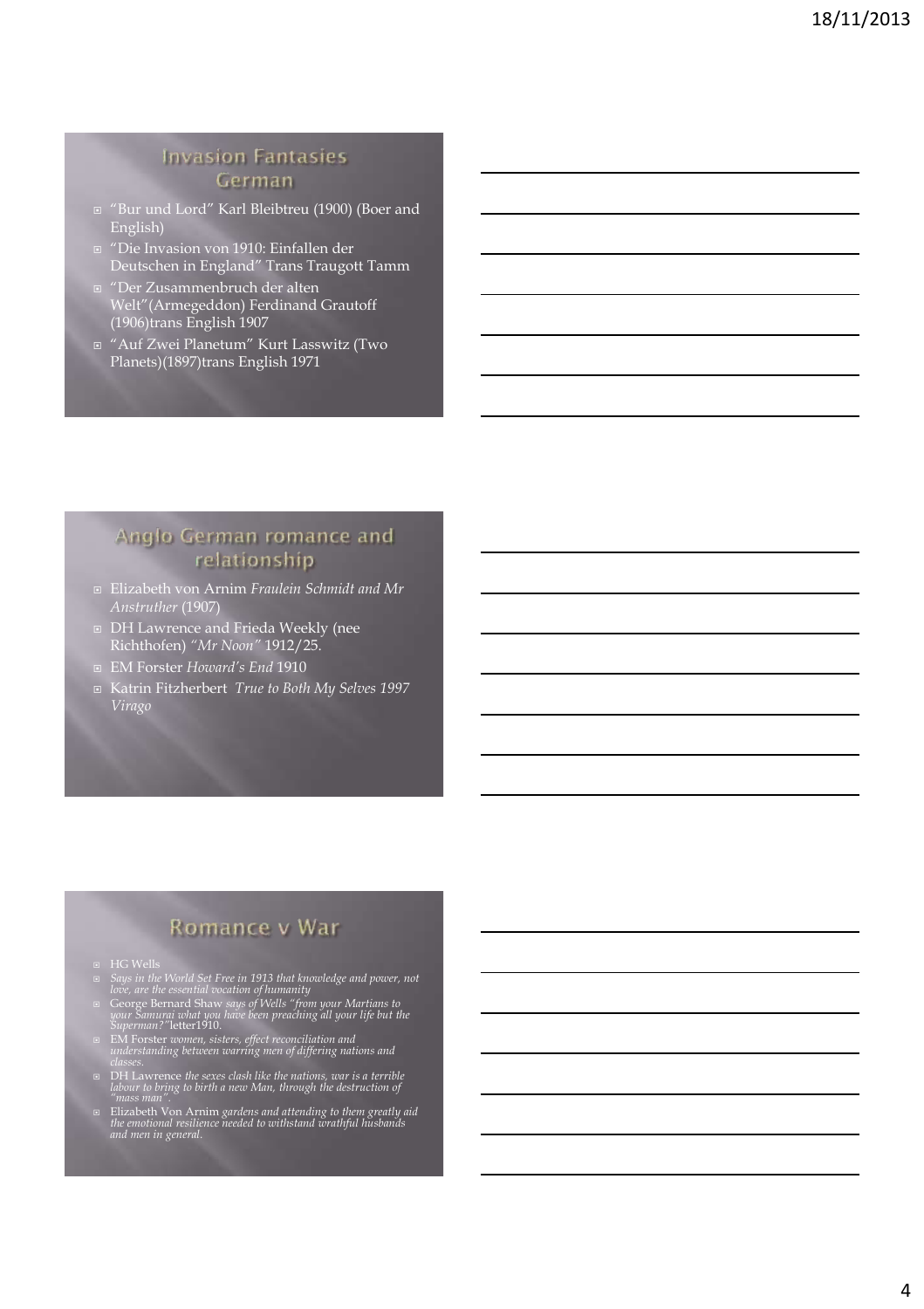### Name changers and shape shifters?





#### **Ancestry Records** What's in a name?

- In the 1891 census all my ancestors use their German name of origin.
- By the 1901 census they have chameleon like morphed into English sounding surnames, typically picking a shared Christian name, and turning it into a last name.
- More humorously another family branch get an English name Bark, from a characteristic sound the name makes in German!
- No one naturalises, the name is just changed, and in the decade 1890-1900 I can pick out documents were both names occur, or where the German name has a line through it but is clearly present.

#### Marriage and children in the first migrating generation

- This is an example of ambivalence as the cultural advantages and disadvantages of being German in London wax and wane.
- Marriage and child birth are stronger markers of deeper level identity.
- $\Xi$  In the migrating generation of my family from<br>1880 to 1900 the couples are German. Their<br>children are baptised with the German family<br>name, all Christian names are of German family<br>and origin. The marriage certificat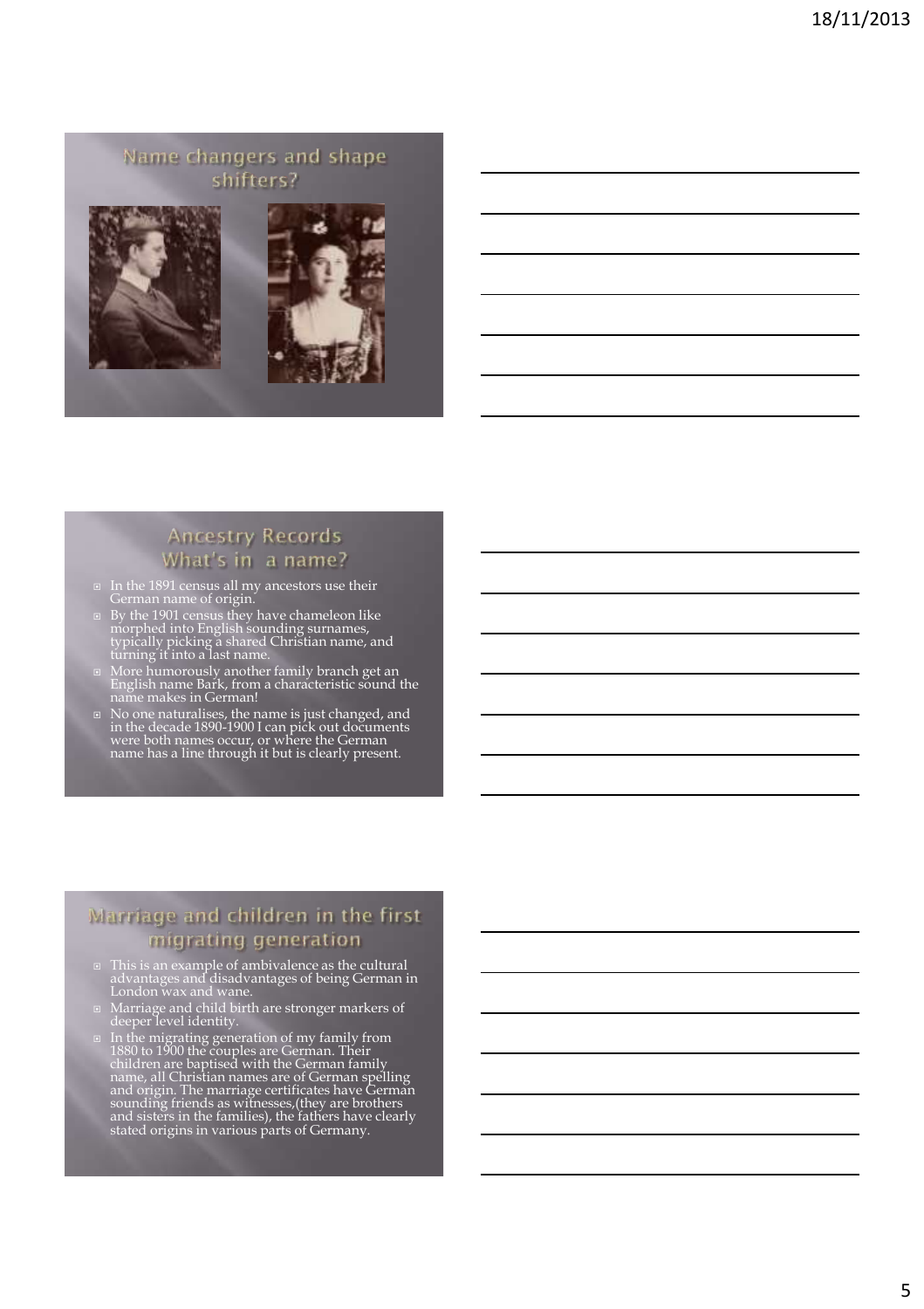#### Who marries who in the 2nd generation

- **■** Another kind of ambivalence makes its way in for the next generation and the younger of the migrating generation which is the opening of the question "Who do you marry?"
- $\Box$  In the decade 1900-1910 something happens that<br>makes it desirable to have an Anglo-German<br>marriage. The sons of my great uncles seek English<br>women to marry. Their daughters are not so clear,<br>one remains with a contin

#### Desire, partner choice and social mobility

- When deaths occur people revert to their old names. When my great grandmother dies in 1905, Rebecca my middle great uncle's English partner signs in her husband-to-be German name on the death certificate. She is cohabiting but doesn't marry into the family for another two years!
- **E** Whose desire is in the signing? Love for the cultural other is always to some extent transgressive and can denote both upward, downward and inward mobility.

## **Snakes and Ladders**

- $\texttt{\texttt{I}}$  In the game of cultural snakes and ladders that migrants and their families play, perceptions of downward mobility are equally powerful and can haunt generations that have no power to alter them.
- Quote my Grandmother speaking of my father in 1946 about to marry my mother "A nice man such pity he is descended from those beastly Germans" as she unconsciously echoes Noel Cowards song of 1943.